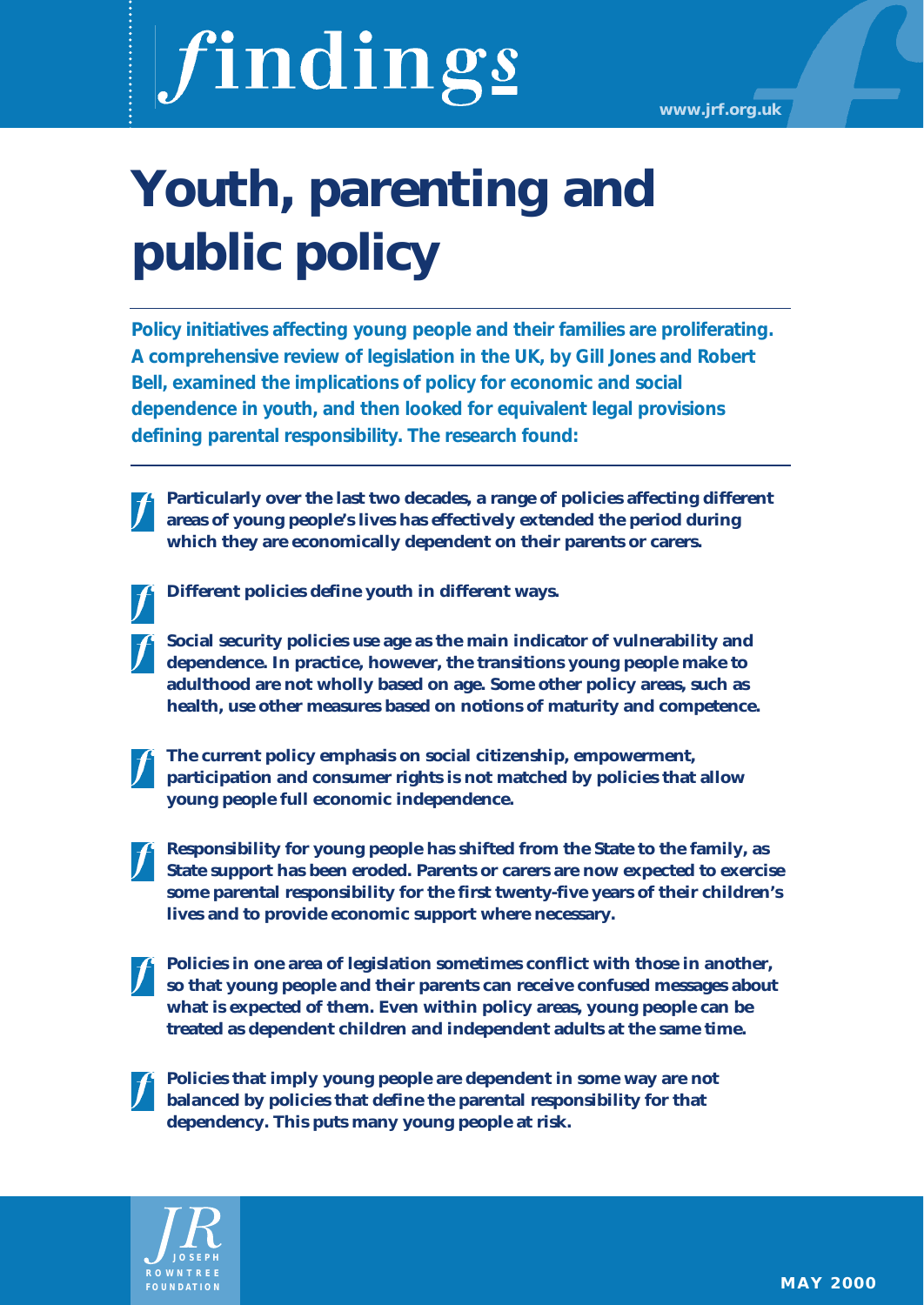#### **Issues for policy**

This review of policy legislation over the last 50 years focused first on how policies have constructed particular patterns of dependence and independence in youth, and secondly on how they have defined parental responsibility. It shows considerable inconsistencies between and within policy areas as to whether young people are treated as independent adults or dependent on their parents or carers (see Table 1). Youth policies contain many implications for family life and parental responsibility, but these are not explicitly stated. Even within family law, there is no clear statement of the responsibilities of parents or carers for young people making the transition to adult life.

Policies construct 'youth' as a period of economic semi-independence during which young people gradually become independent. But it is difficult to design policy and legislation which is responsive to this transition. For example, should provisions be directed at young people or at their parents on their behalf? This has always been an issue for social security benefits and is currently a concern for those developing Education Maintenance Allowances (EMAs) for 16- to 18-year-olds remaining in education. Should EMAs replace Child Benefit (and be paid to the mother) or supplement it (and be paid to the young person)? Do parents actually support their children by passing on benefits such as accommodation, or do young people pay for their accommodation in the form of board money, when they can?

The fundamental problem for youth policy is that transitions to adulthood are highly complex. There is wide variation in both the age at which key transitions are made, and in their ordering. Individuals can become 'adult' in one area of their lives while remaining dependent in another. Vulnerability and need are not wholly associated with age. Policy attempts to reduce complexity in regulation and provision are therefore at odds with the real complexity in young people's lives.

An important issue for policy-makers is how to ensure that young people can obtain support from their parents or carers where policies have reduced the role of the State. The assumption that parents or carers will always support young people by providing a home and financial help is not backed by research evidence. There are many cases of hardship where parental support is not present. One of the problems with the policy of targeting vulnerable groups for support is that many young people not so defined might be equally at risk.

#### **Becoming an adult**

Education and employment policies over decades have continually extended the period of youth. As a result of recent changes, policy-makers now expect all young people under 18 to be wholly dependent on their parents, while the age of full economic independence has been raised to the mid-20s. For example, minimum wage legislation arranges for a 'transitional' wage to be paid to under-22s, while adult levels of housing benefit or social security benefits become payable at 25 years.

The policy assumption that under-18s are dependent is based on an expectation that they will be in education or training, rather than in employment and able to earn an independent wage. This leads to a further (frequently expressed) assumption that they can turn to their parents for help with housing and economic support.

Changes in legislation have brought traditional criteria of success, such as getting a job on leaving school, into question. The school-leaving age has effectively been raised to 18 years. New opportunities in education and training are replacing opportunities in paid work. This trend presents a challenge to the traditional working-class model of transition to adulthood. If new models of transition to adulthood envisaged by policy-makers are to be accepted, it is therefore not only young people, but also their parents, who will need to be 'won over'.

More and more benefits are subject to contracts between young people and the service providers. Young people are increasingly expected to understand what is required of them, since opportunities under the New Deal, or for housing, will depend on their agreeing to abide by conditions set by policy-makers.

The current policy emphasis on social citizenship, empowerment, participation and consumer rights is not matched by policies which allow young people economic power (Table 1). For example, higher education students are treated as independent, responsible consumers and expected to take out and manage student loans, but are still dependent on their parents paying tuition fees. Benefits paid direct to young people are still frequently means-tested on their parents' incomes. Thus Education Maintenance Allowances are likely to be means-tested on the basis of parents' income, in contrast to Training Allowances which are not. Both, however, assume that young people can live in the parental home for free.

Some attempts to incorporate into policy sensitivity to the changing needs of young people as they become adult have been abandoned. For example, the distinction between householders (who have housing costs) and non-householders (who do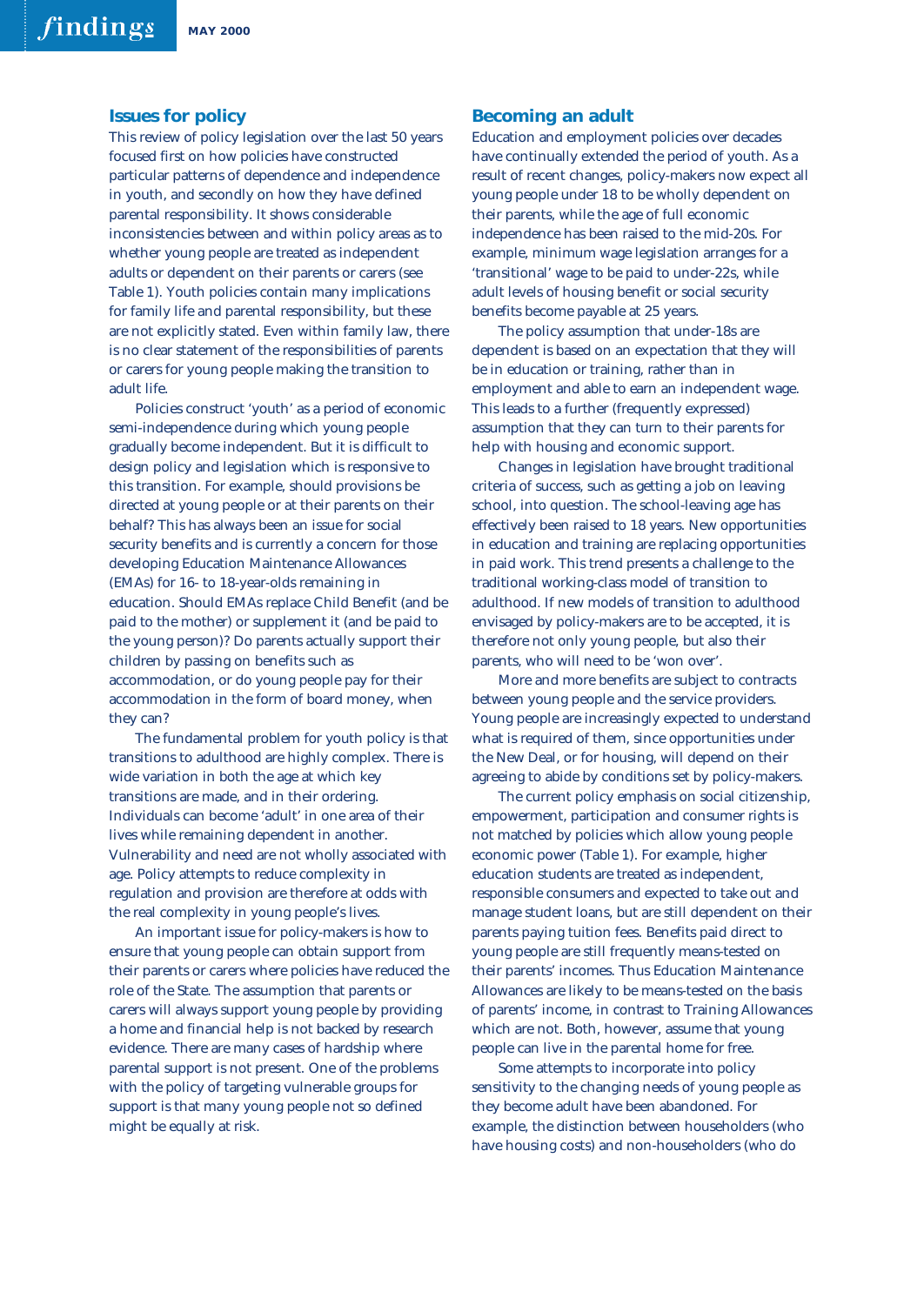| Table 1: Status ambiguities                                                                                                                                                                                                                                    |                                                                                                                                                                                                                |
|----------------------------------------------------------------------------------------------------------------------------------------------------------------------------------------------------------------------------------------------------------------|----------------------------------------------------------------------------------------------------------------------------------------------------------------------------------------------------------------|
| <b>Dependence</b>                                                                                                                                                                                                                                              | Independence                                                                                                                                                                                                   |
| <b>POST-16 EDUCATION AND TRAINING</b><br>The means testing of Education Maintenance<br>Allowances assumes dependence on parents.                                                                                                                               | EMAs will be paid direct to young people.                                                                                                                                                                      |
| Levels of training allowance and EMA exclude housing<br>costs and assume dependence on parents.                                                                                                                                                                | Training allowances are not means-tested.                                                                                                                                                                      |
|                                                                                                                                                                                                                                                                | Training Credits treat 16- to 19-year-olds as responsible<br>consumers able to select the most appropriate training<br>package for their own needs.                                                            |
| <b>WORKERS</b><br>Minimum Wage Legislation treats young people<br>(under 22) as dependent or semi-dependent on their parents.                                                                                                                                  | <b>Employment protection has been removed from young</b><br>people, treating them as adults rather than children (i.e.<br>not vulnerable).                                                                     |
| <b>WELFARE</b><br>16/17-year-olds are excluded from benefit on the basis<br>that they are dependent on their parents, some of whom<br>may receive benefit for them.                                                                                            | 16/17-year-olds can pay into the NI system, but cannot<br>benefit from it until 18 years of age.                                                                                                               |
| 18- to 24-year-olds are on lower rates than adults on the<br>basis that they can be semi-dependent on their parents,<br>who receive no benefit for them.                                                                                                       | 18- to 24-year-olds contract, as adults, to seek work under<br>the Jobseeker's Allowance, New Deal, etc.                                                                                                       |
| <b>HIGHER EDUCATION</b><br>In assessing the amount of tuition fee payable, the<br>government treats students as dependants (means-<br>testing their parents or spouse). The student is required to<br>depend on his/her parents or spouse to pay tuition fees. | Student loans. The student is personally liable for<br>repayment, which is based on his/her income only. The<br>student both enters a contract with a lender and begins<br>repayments as an independent adult. |
| <b>HOUSING AND TRANSPORT</b><br>Subsidised transport treats those in education as dependent.                                                                                                                                                                   | Subsidised transport treats those in training or low-paid<br>work as adults.                                                                                                                                   |
| If they were living with their parents, the family could be<br>housed because it contains dependent children.                                                                                                                                                  | Young people are only entitled to local authority housing if<br>they are perceived as vulnerable and in most cases age is not<br>a criterion of vulnerability - i.e. they are treated as adults.               |
| Young people are deemed in social security terms able<br>to live with their parents.                                                                                                                                                                           | Young people do not have a legal right to live in the<br>parental home but can only live there as licensees of their<br>parents.                                                                               |
|                                                                                                                                                                                                                                                                | Foyers, in requiring a contract to be signed by residents to<br>confirm that they will seek employment, treat young people<br>as adults.                                                                       |

not) was abolished in the 1980s, on the basis of an assumption of dependence among all young people living in the parental home. Policy-makers have reverted to age criteria for determining benefit needs. In other policy areas, criteria such as competence (as in determining young people's rights to request or refuse health care), or capacity (as in determining the right to enter a legal contract) are increasingly brought into play when needed to stress the welfare principle over straight age criteria.

# **Parental responsibility**

Policy legislation has implicitly shifted responsibility for support from the state onto the family, but does not spell out either what parental support should look like or who should undertake it. It seems unlikely that modern parents realise that they are implicitly (as a result of youth policies) expected to be able to have responsibility for their children for the first 25 years of their lives, and to stand by to provide economic support where necessary. The emphasis of family law,